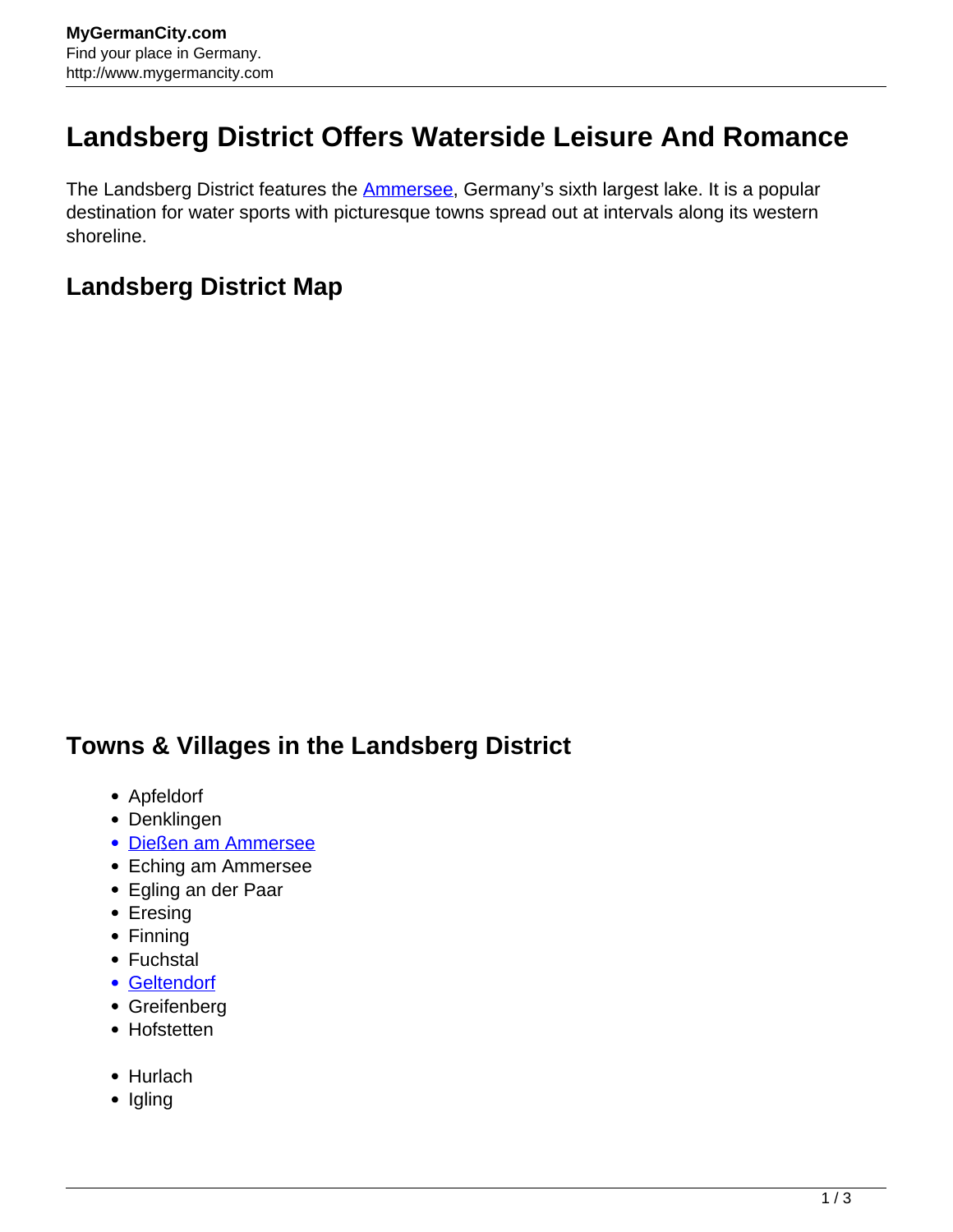## **MyGermanCity.com** Find your place in Germany. http://www.mygermancity.com

- [Kaufering](http://www.mygermancity.com/kaufering)
- Kinsau
- [Landsberg am Lech](http://www.mygermancity.com/landsberg-am-lech)
- Obermeitingen
- Penzing
- Prittriching
- Pürgen
- Reichling
- Rott (Lech)
- Scheuring
- Schondorf am Ammersee
- Schwifting
- Thaining
- Unterdießen
- Utting am Ammersee
- Vilgertshofen
- Weil
- Windach
- 

Noteworthy among these is the "triangle community" of Schondorf, Griefenburg and Eching at the north end of the lake. Here you can enjoy swimming, boating, cycling and hiking to your heart's content.

From the port of Utting on the west shore, you can catch a sightseeing vessel and tour the lake while having brunch or an evening meal. Dancing to live music and gourmet cruises are also organized in season.

Toward the southern tip, you will come to the lake's largest town, the health resort known as [Dießen am Ammersee,](http://www.mygermancity.com/diessen) surrounded by woods and moors. Stop here to take in museums, art collections, theaters, and 18th-century Baroque and Rococo churches.

West of the lake, you will come to the district seat of **Landsberg am Lech**. This romantic town combines **Bavarian** traditions with contemporary living, medieval walls with stylish cafés and bistros.

Further north up the [Lech](http://www.mygermancity.com/lech-river) is the town called [Kaufering,](http://www.mygermancity.com/kaufering) noted for its grotto-like spa and